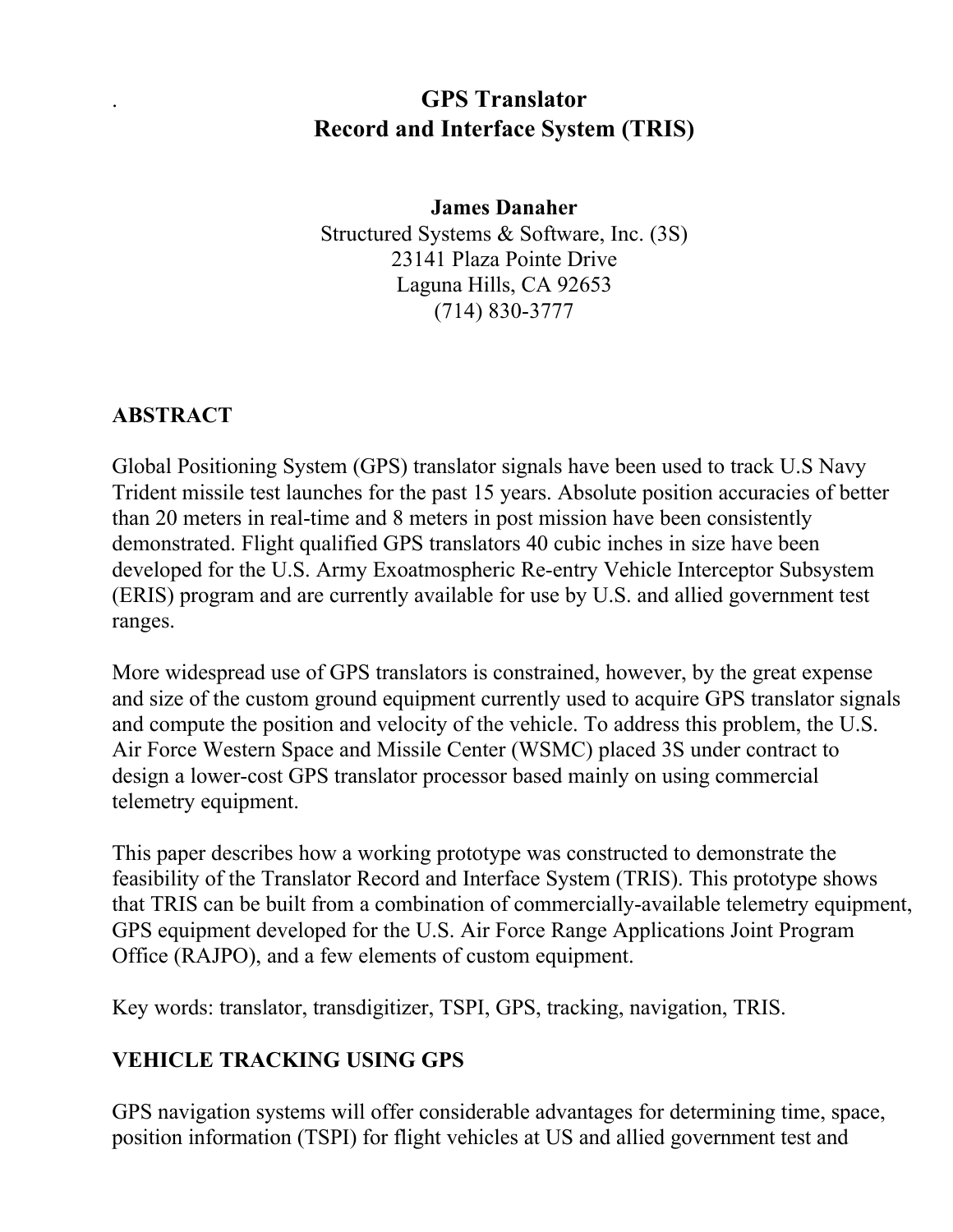training ranges. When the full GPS constellation becomes operational in the early 1990's, GPS will offer practically 24 hour world-wide coverage, provide rapid access to estimated trajectory, and allow trajectory estimating accuracy that does not degrade with elapsed time or distance from the vehicle to the tracking site. The benefits of GPS can be further enhanced when a ground transmitter (GT) is used to broadcast GPS-like signals to reduce periods when the geometry of the GPS satellites results in decreased trajectory estimation accuracy [1].

**On-board GPS receiver.** There are two distinct ways to use GPS to track flight test vehicles. The obvious way is to use an on-board GPS receiver to acquire GPS signals and estimate the position and velocity of the vehicle (Figure 1). The position and velocity values are then either transmitted to the ground via a telemetry link or stored on-board a recoverable vehicle for later readout. The raw pseudo-range and range-rate measurements made by the on-board GPS receiver can also be stored and later used for post-mission computation of the vehicle trajectory, as is done in the RAJPO Method 3 software developed by 3S for Interstate Electronics Corporation (IEC).

**Translated GPS.** Translated GPS is a fundamentally different way to use GPS signals to estimate the position and velocity of a flight vehicle [2]. In this case, a GPS translator is carried on the vehicle to be tracked. The translator receives the GPS coarse acquisition (C/A) code spread spectrum signals, adds in a pilot carrier. translates these signals to a frequency in S-band (2200 to 2400 MHz) and transmits the resulting signal (Figure 2). A GPS translator processor receives the translated GPS C/A code signal in S-band and estimates the position of the vehicle. It is the design of a low-cost GPS translator processor that is the topic of this paper.

The advantages of translated GPS as compared to an on-board GPS receiver have been described elsewhere and are briefly summarized here [2, 3]. First, an on-board GPS translator is considerably simpler than an on-board GPS receiver. Second, translated GPS has a 6 dB signal-to-noise advantage due to the "data wipe" of telemetry data within the GPS translator processor. Third, more powerful tracking and navigation methods are possible when computations are not done on-board the vehicle. Finally, the GPS translator processor can record the GPS C/A code spread spectrum signals prior to detection and thus allow post-mission computation of the estimated vehicle trajectory using truly raw data.

Translated GPS has the disadvantage of more frequent signal dropouts as the GPS signal passes through both receive and transmit vehicle-mounted antennas. A second problem is that the available GPS translator does not provide downlink of inertial aiding data. This paper shows how these problems are mitigated in the design of a low-cost GPS translator processor. Also, this design will support future GPS translators that provide inertial data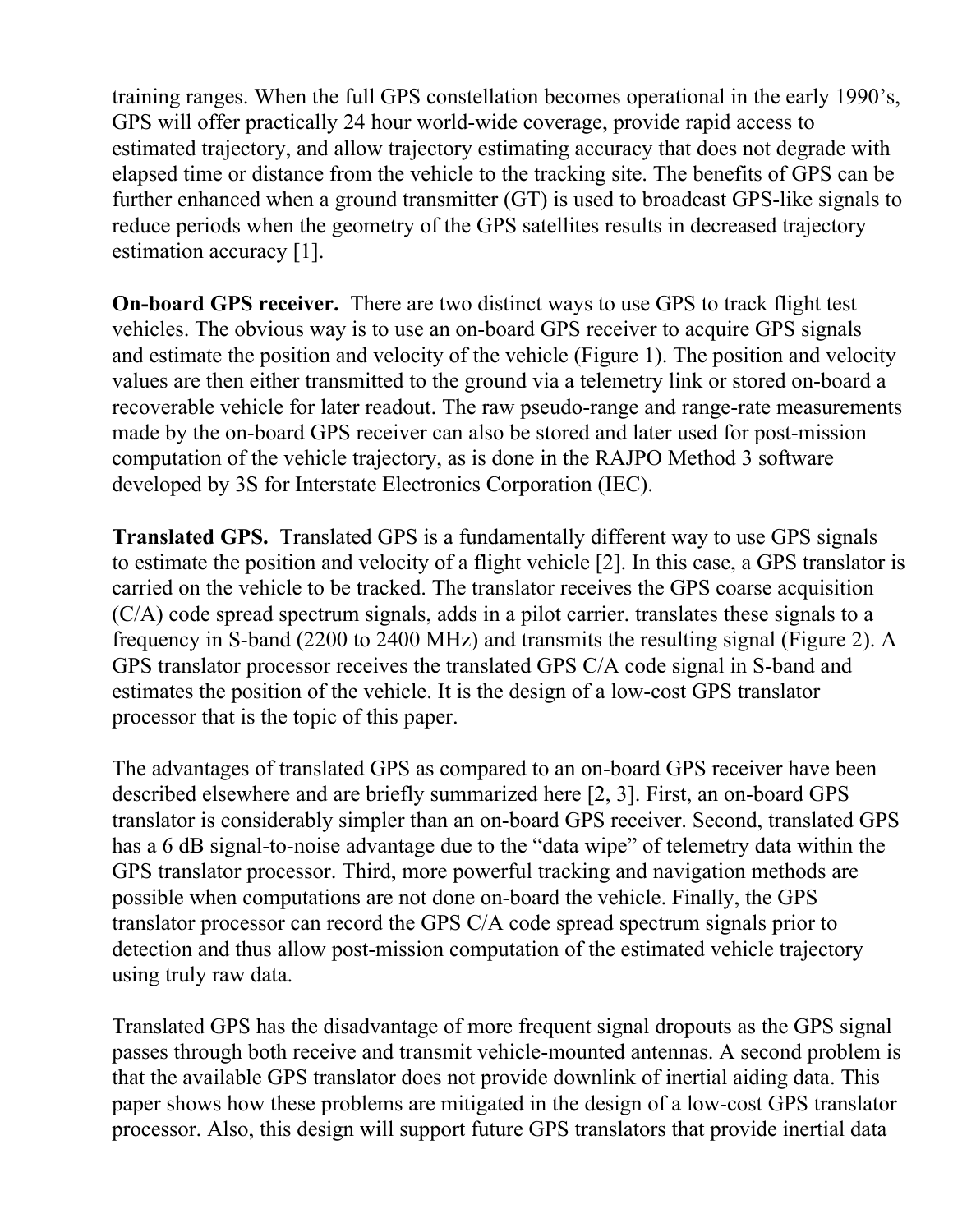downlink. A third disadvantage is the 2.5 MHz bandwidth used to downlink the translated GPS signal. This frequency allocation issue is not discussed herein. A final disadvantage is the perception that the GPS C/A code used in translated GPS provides lower accuracy than the GPS precision (P) code. There is no real disadvantage here: a coherent carrier tracking C/A code receiver can achieve accuracy comparable to a P code receiver.

**Transdigitized GPS.** Transdigitized GPS is a variation of translated GPS [4, 5], In this. case, a vehicle-borne GPS transdigitizer converts the GPS C/A code spread spectrum signals to baseband and performs in-phase and quadrature-phase (I&Q) sampling at a rate of about 2 MHz. Inertial measurements are multiplexed with the I&Q samples, and the combined data are transmitted to a GPS transdigitizer processor. A GPS transdigitizer was developed for the Deep Ocean Transponder/Sonobuoy Missile Impact Location System [DOT/SMILS), but it is not suitable for flight use [6]. Processing transdigitized GPS signals is similar to processing translated GPS signals. Both types of signals will be supported by the system described in this paper.

#### **THE TRANSLATOR RECORD AND INTERFACE SYSTEM (TRIS)**

**Origin of TRIS.** IEC developed the Flight Test Support System (FTSS), which was first used to track GPS translator signals from U.S. Navy Trident missile test flights in 1974 (7). An assessment of more than fifty flights shows a consistent post-mission root sum square (RSS) accuracy of better than 8 meters in position and 0.09 feet per second in velocity [8]. A 40 cubic inch GPS Ballistic Missile Translator (BMT) has been developed by IEC for the RAJPO at Eglin AFB. IEC has also developed a Translator Processing System (TPS) for real-time and post-mission vehicle trajectory calculation [2,9]. The BMT and TPS will be used to track U.S. Army Exoatmospheric Re-entry Vehicle Interceptor Subsystem (ERIS) interceptors and targets in the 1990's [10].

The U.S. Air Force Western Space and Missile Center (WSMC) at Vandenberg AFB recognized that recent advances in technology have made possible a reduction in the complexity and cost of the equipment required to receive and process GPS translator signals [11]. 3S was placed under contract by WSMC in June 1989 to study to the feasibility of using commercially-available equipment to provide these improvements. The remainder of this paper describes the 3S design for a Translator Record and Interface System (TRIS) that offers a simpler, lower-cost alternative for processing GPS translator signals.

**TRIS architecture.** TRIS consists of commercial, custom and RAJPO equipment (Figure 3). The RAJPO BMT mounted in the vehicle receives all signals in a 2 MHz wide GPS C/A code pass band centered at 1575.42 MHz. Signals in this pass band are translated to a pre-flight selected S-band frequency in the range of 2200 to 2400 MHz. A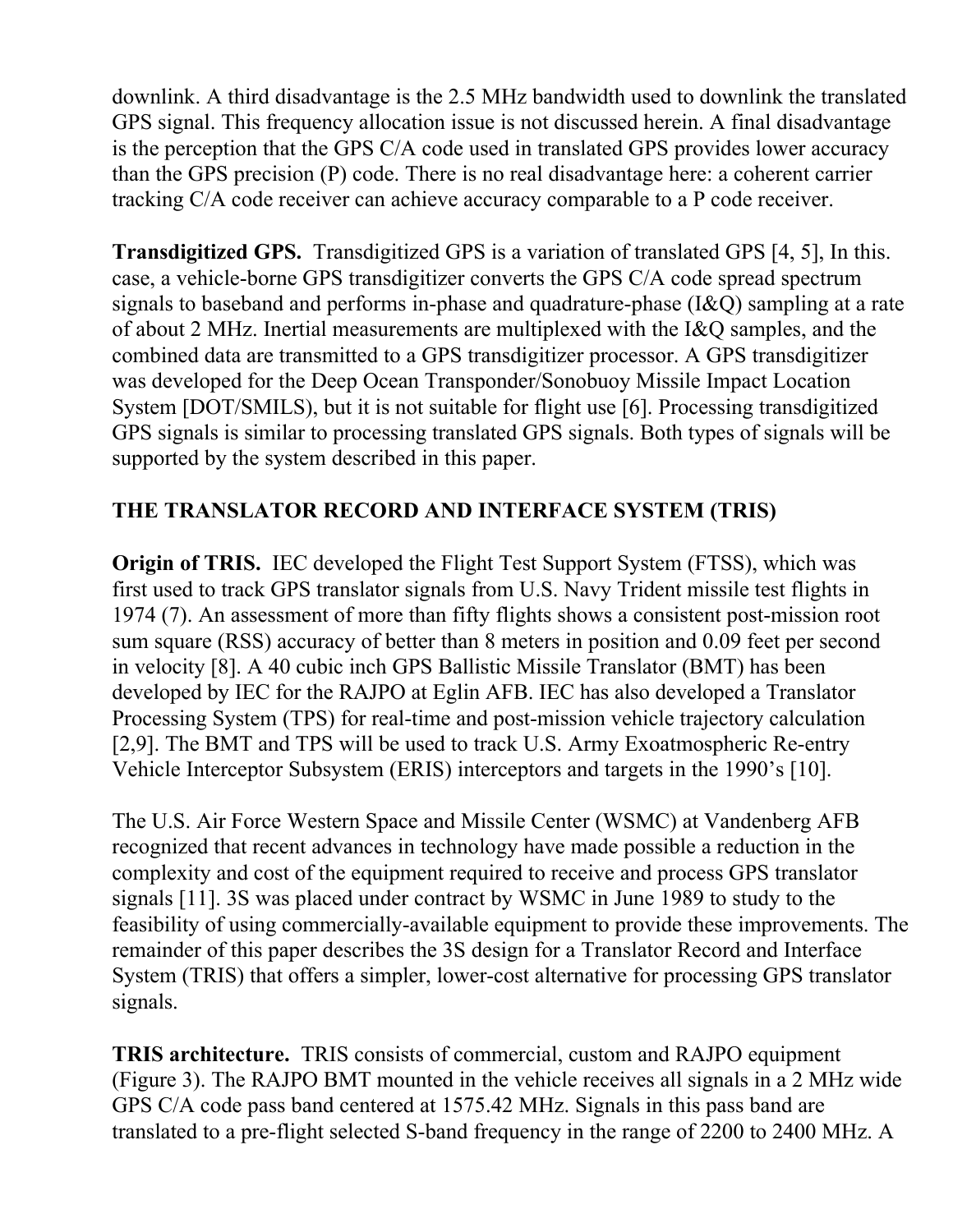pure-tone pilot carrier is added at 1.92 MHz below the translated center of the GPS C/A code pass band and the combined signal is transmitted to TRIS.

Ideally, L-band receive and S-band transmit antennas on a vehicle would exhibit a flat phase response, provide omnidirectional coverage, have fixed polarization, and not introduce nulls. Practical antennas do not approach these goals, thus there are dropouts in the GPS signal received by TRIS. These dropouts are the reason for the TRIS diversity combiner and fast reacquisition features.

The S-band signals transmitted by the BMT are received by a dual polarization autotrack antenna that is locked to the pilot carrier. Typically, both right and left hand circular polarization are used. The dual polarization signals are input to two standard commercial S-band telemetry receivers, tuned 1.5 MHz above the pilot carrier frequency. A 20 MHz second IF is used with a bandwidth of 3 MHz, which is wide enough to encompass both the pilot carrier and the GPS pass band.

**Signal conditioning unit (SCU).** The 20 MHz IF output from the dual S-band telemetry receivers is processed by a signal conditioning unit (SCU) that performs diversity combining, signal delay, and GPS carrier doppler correction functions. The SCU diversity combining function performs phase alignment of the pilot carrier in the dual polarization inputs and selects the signal with the stronger pilot carrier. Hysteresis in reacting to differences in pilot carrier levels prevents unnecessary switching. Optimal ratio combining is not used because it provides little practical benefit over switched combining.

The SCU signal delay function serves three purposes. First, in some configurations, multiple receive locations are connected to a centralized navigation processor, as shown in Figure 4. In this case, each SCU applies a fixed signal delay to cause the total ground signal delay to be the same for all ground stations, The second purpose of the SCU signal delay function is to remove most of the C/A code range rate variation caused by the S-band downlink. Third, the GPS signal is delayed so that it can be aligned with inertial measurements taken from a separate telemetry stream.

**Remote signal combiner (RSC).** The TRIS architecture supports real-time reception of Translated GPS at multiple tracking sites, as shown in Figure 4. The remote signal combiner (RSC) at the TRIS master station is a network of SCU's that perform hierarchical switching of pairs of signals until the strongest signal is selected. Hysteresis is used to prevent unnecessary switching.

**Airborne TRIS.** TRIS can also be used for airborne reception of Translated GPS signals. A minimal airborne configuration consists of dual S-band telemetry receivers, an SCU, a pre-detect recorder, and a local GPS receiver that computes the tracking aircraft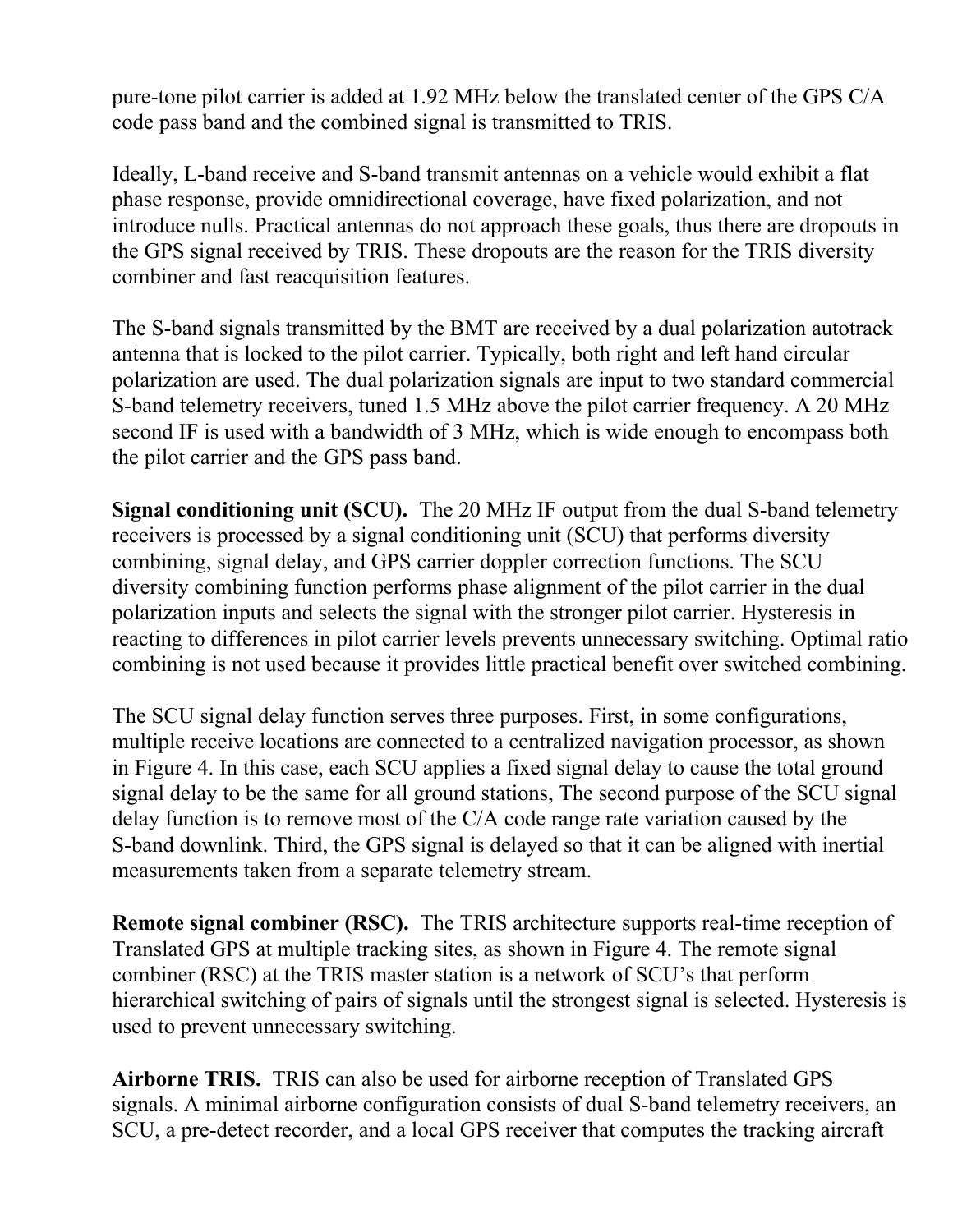trajectory. For real-time tracking, either all of the equipment shown in Figure 3 can be carried on board the tracking aircraft or the SCU output can be transmitted to the ground via a wideband communications link. The second alternative is somewhat similar to the proposed Airborne Platform/Telemetry Relay (AP/TM) [12].

**GPS C/A code receiver.** The SCU output is a baseband GPS C/A code signal as it would appear inside a GPS receiver aboard the vehicle. A GPS C/A code receiver must overcome frequent GPS signal dropouts to track this signal. TRIS has two mechanisms to aid in bridging GPS signal dropouts. When inertial data are available, the TRIS SCU delays the GPS signal so that it can be aligned with the inertial data. In this case, a standard inertial-aided GPS receiver can be used. When inertial data are not available, the selected GPS receiver must be capable of rapidly reacquiring the GPS signal. This reacquisition can be quite difficult, because TRIS is intended for use in vehicles that can accelerate at up to 200 meters per second squared.

The RAJPO High Dynamics Instrumentation Set (HDIS) GPS receiver has been selected for TRIS use when inertial data are available [13]. For the case where no inertial data are available, we found no existing GPS C/A code receiver that could reacquire the GPS signal fast enough. We did, however, determine that the fast acquisition tracker (FAT) board within the RAJPO TPS performs the rapid C/A code reacquisition required. WSMC has accepted the 3S proposal to develop a Fast Acquisition HDIS (FA-HDIS) that would integrate the FAT board with the RAJPO HDIS receiver. The resulting FA-HDIS will both resolve the difficulty of tracking the translated GPS signal without inertial data and will effectively use inertial data in the navigation solution when such data are available.

**Pre-detection record/playback alternatives.** An important advantage of the TRIS architecture is that commercially-available hardware is used to perform pre-detection recording of the GPS signal. The playback of the recorded GPS signal through TRlS provides a signal for post-mission analysis and for TRIS functional testing. For highly accurate post-mission analysis, pre-detection recordings can be processed outside of TRIS. By using computationally intensive filters and all available sources of position and velocity measurements, a considerable improvement in the estimated vehicle trajectory can be accomplished post-mission [3, 8]. Table I summarizes the recorder requirements for each of the three points in TRIS where pre-detection recording of the spread-spectrum GPS C/A code signal can be performed.

#### **TRIS PHASE I PROTOTYPE**

3S developed a working prototype of TRIS under a Phase I Small Business Innovation Research (SBIR) contract with WSMC. The TRIS Phase I prototype consisted of the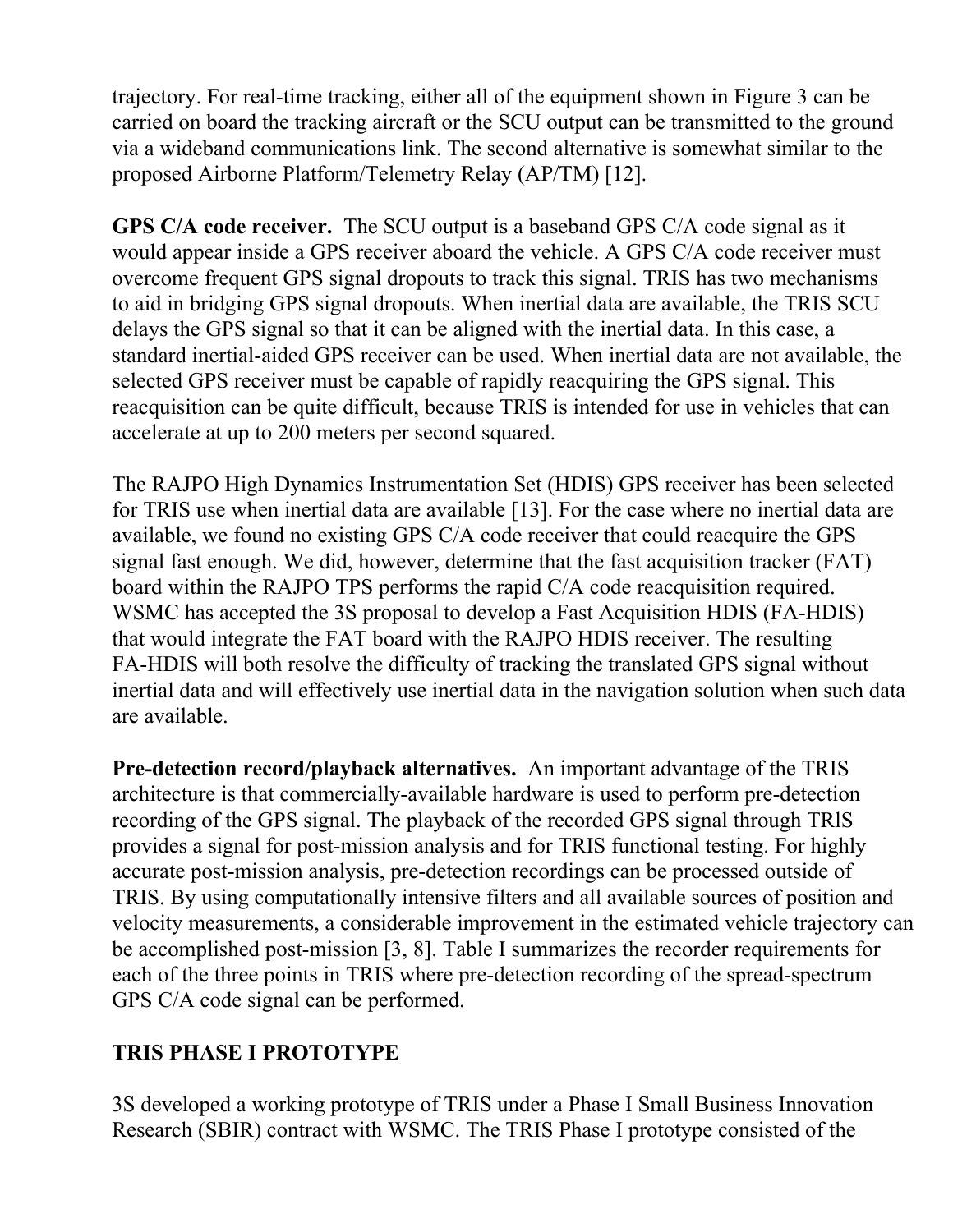equipment shown in Figure 5. The purpose of the prototype was to demonstrate that commercial off-the-shelf equipment can be used for processing GPS translator signals.

In real-time operation of the TRIS Phase I prototype, live GPS satellite signals were received by an antenna at a fixed location and translated to S-band by a RAJPO BMT. The resulting S-band signal was the input to a commercial S-band telemetry receiver. The receiver's 20 MHz intermediate frequency (IF) output was converted back to L-band. This L-band GPS signal was then input by a GPS C/A code receiver, which estimated the position of the GPS antenna on the roof of the 3S facility.

The fixed location BMT provided an S-band signal similar to that expected during an operational mission in terms of signal bandwidth and relative strength of the pilot carrier vs. translated GPS signals. This allowed realistic tests of the ability of commercial S-band telemetry receivers to handle the BMT signal. Successful real-time GPS navigation was achieved with both telemetry receiver models that were tried (Scientific Atlanta SA-930 and Microdyne 1400). The three different GPS receivers (IEC Astrolabe II, IEC Astrolabe III, and Magellan GPS-NAV-1000) were successfully used in the prototype. These are all one-channel C/A code receivers oriented toward static or low dynamic navigation. This was adequate for the Phase I prototype because a stationary BMT was being "tracked".

The combination of a SA-930 telemetry receiver, a GPS-NAV-1000 GPS receiver, and a Kodak/DataTape DTR-70 wideband (8 MHz bandwidth) analog recorder were used for quantitative measurements of TRIS Phase I prototype performance. The 169 real-time measurements that exceeded minimum thresholds for signal strength and dilution of precision are summarized in Table II. Simultaneous with the real-time measurements, a pre-detection recording was made. Later playback resulted in the 26 measurements summarized in the first part of Table III. The final test setup involved simulation of digital recording and playback with 1-bit samples at a 9 MHz sampling rate, which resulted in the 17 digital playback measurements in the second part of Table III. A plot of the data (Figure 6) demonstrates good agreement in results across a number of different test setups. Thus the TRIS Phase I prototype demonstrated that effective navigation using GPS C/A code signals received by commercial S-band telemetry receivers and recorded in both analog and digital formats. This validated the fundamental TRIS concept of using standard telemetry processing equipment to handle translated GPS signals.

#### **TRIS PHASE II**

The next stage in the development of TRIS is to demonstrate its use in tracking moving vehicles. This will require two pieces of equipment are not available off-the-shelf. First, a prototype SCU must be built to perform dual polarization channel combining and removal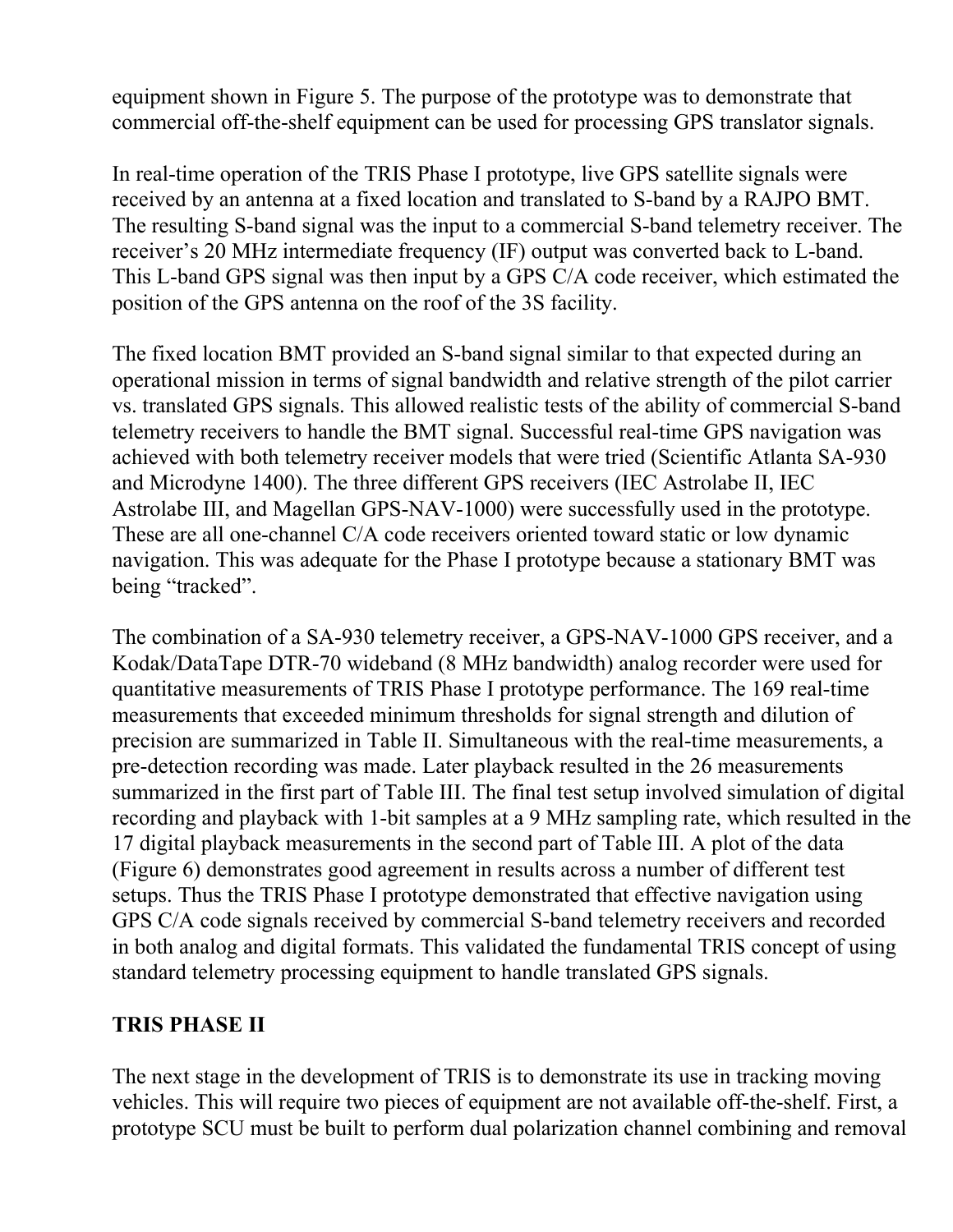of downlink effects. Second, a prototype FA-HDIS must be developed to provide both rapid GPS signal reacquisition as well as effective use of any available inertial data. These developments will be performed by 3S during 1991 under contract to WSMC. This TRIS Phase II contract also includes use of a TRIS prototype to track signals from simulated and actual moving vehicles carrying BMTs. By early 1992 we expect TRIS to be ready for a trial field installation.

### **ACKNOWLEDGEMENTS**

The activities described in this paper were partly funded under US Air Force WSMC contract number F04703-89-C-0912. Bob Greenberg, of WSMC, and Bob Pickett, of ITT Federal Electric Corporation, were the key customer representatives for TRIS Phase I. ViaSat, Inc. and JB Systems are 3S subcontractors and team members for TRIS. Mark Miller, of ViaSat, is the designer of the SCU. Jacques Bescr, of JB Systems, performed navigation software analysis and simulation that helped demonstrate the feasibility of TRIS. Interstate Electronics Corporation (IEC) provided extensive support for TRIS Phase I and is a 3S subcontractor on TRIS Phase II. Companies that supplied equipment for the TRIS Phase I prototype are: AMPEX, Burr-Brown, IEC, Kodak/DataTape, Marconi UK, Microdyne, Odetics. RACAL, and Scientific Atlanta.

#### **REFERENCES**

- 1. Hoefener, C.E. and J. Clark. Applying GPS to ERIS and Other SDI Applications. *Proceedings of the Forty-Second Annual Meeting of the ION*, June, 1986.
- 2. Wells, L. L. Real-Time Missile Tracking with GPS. **CPS Papers**, Volume 11, ION. 1984.
- 3. Hoefener, C.E. and G.S. Dankner. Improved GPS Accuracy for TSPI Obtained through Post-flight Analysis. *Proceedings of the National Technical Meeting of the ION, January*, 1987.
- 4. McConnell, J.B. and R.B. Pickett. GPS Translator Application Considerations for Test Ranges. *International Telemetering Conference Proceedings*, 1983.
- 5. Oppenheimer, E.P., D.J. Duven, E.E. Westerfield and J.B. McConnell. Real-time GPS Tracking for Peacekeeper Test Flights. *Proceedings of the First International Symposium on Precise Positioning with GPS*, U.S. Department of Commerce (DOC), April, 1985.
- 6. Westerfield, E.E. The Use of GPS for Determining the Position of Small Buoys. *Proceedings of the First International Symposium on Precise Positioning with GPS*, U.S. DoC, April, 1985.
- 7. Wells, L.L. Field Results on the Use of Translated GPS for Trident I. *Journal of the ION*, Vol. 34, Number 4, Summer 1987.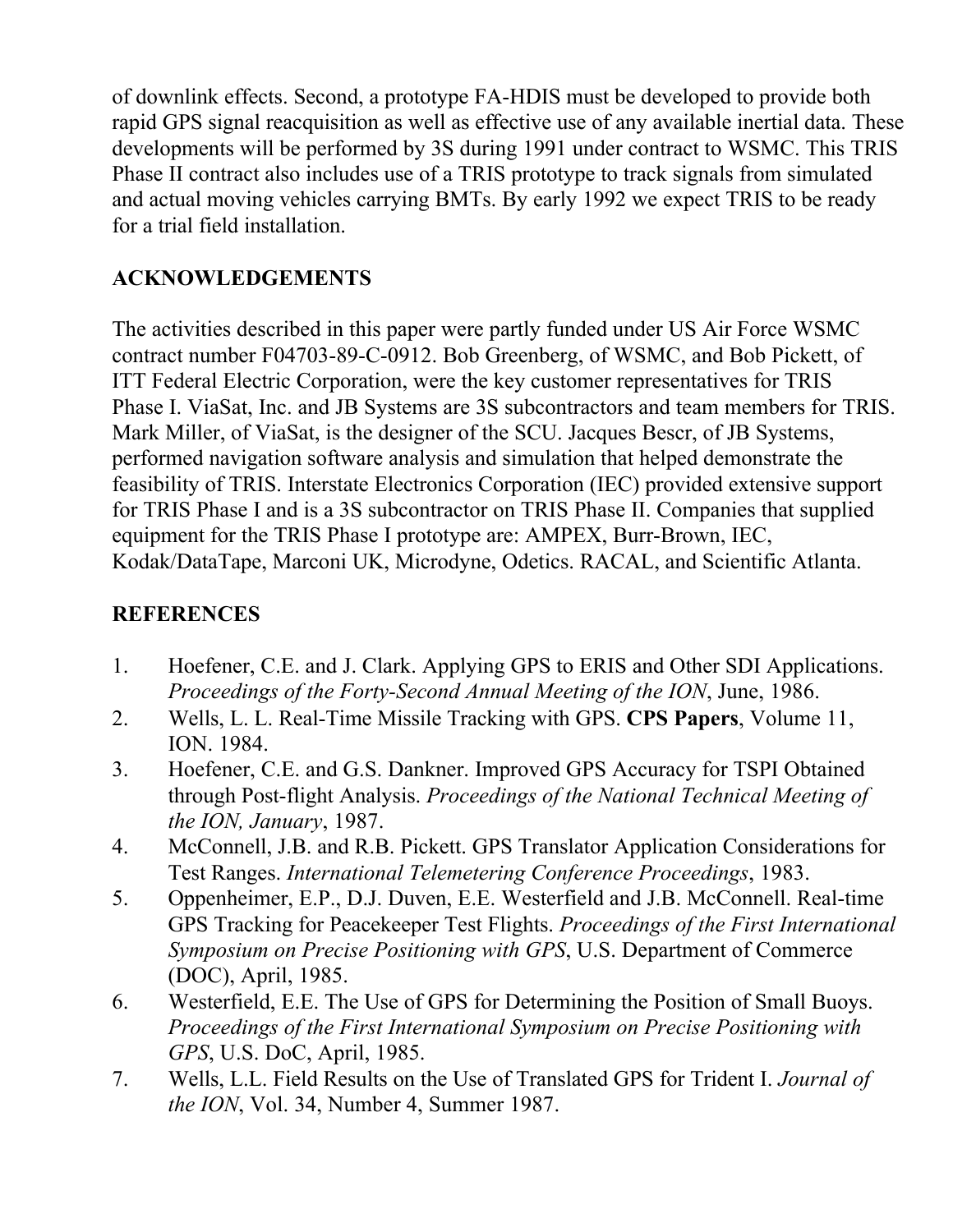- 8. Duven, D.J., C.W. Meyrick, J.R. Vetter and M.M. Feen. Performance Experience of and Design Goals for the SATRACK I & II Missile Tracking Systems. *Proceedings of the First International Symposium on Precise Positioning with GPS*, U.S. DoC. April, 1985.
- 9. Blankshain, K.M. Accurate Tracking of High Dynamic Vehicles with Translated GPS. *Proceedings of the Satellite Division's International Technical Meeting*, ION, September, 1988.
- 10. Wells, L.L. Application of Translated GPS to the ERIS Program. *Proceedings of the Second International Technical Meeting of the Satellite Division of the ION*, September, 1989.
- 11. McConnell, J.B., R.H. Greenberg, R.B. Pickett, P.C. Wildhagen and A.K. Brown, Advances in GPS Translator Technology. *Proceedings of the Second International Technical Meeting of the Satellite Division of the ION*, September, 1989.
- 12. Mahmood, S. and S. Sovaiko. Air-to-air Tracking Concepts Using Translated GPS. *Proc. of the Second International Technical Meeting of the Satellite Division of the ION*, September, 1989.
- 13. Graham, J.S., P.C. Ould and R.J. Van Wechel. All-digital GPS Receiver Mechanization - Six Years Later. *Proc. of the National Technical Meeting Of the ION*, January. 1987.



**Figure 1. On-board GPS Receiver. Figure 2. Translated GPS.**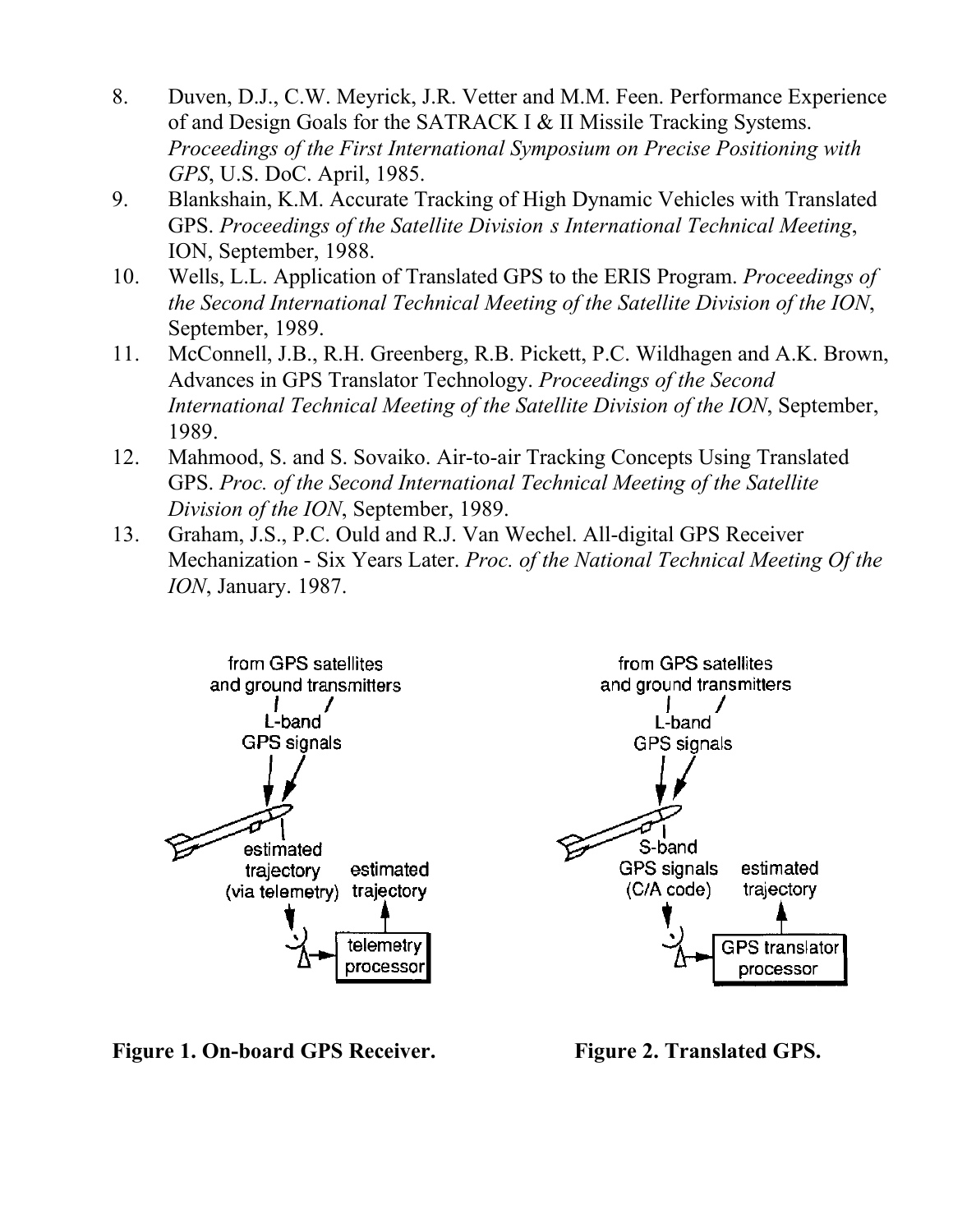

**Figure 3. TRIS architecture.**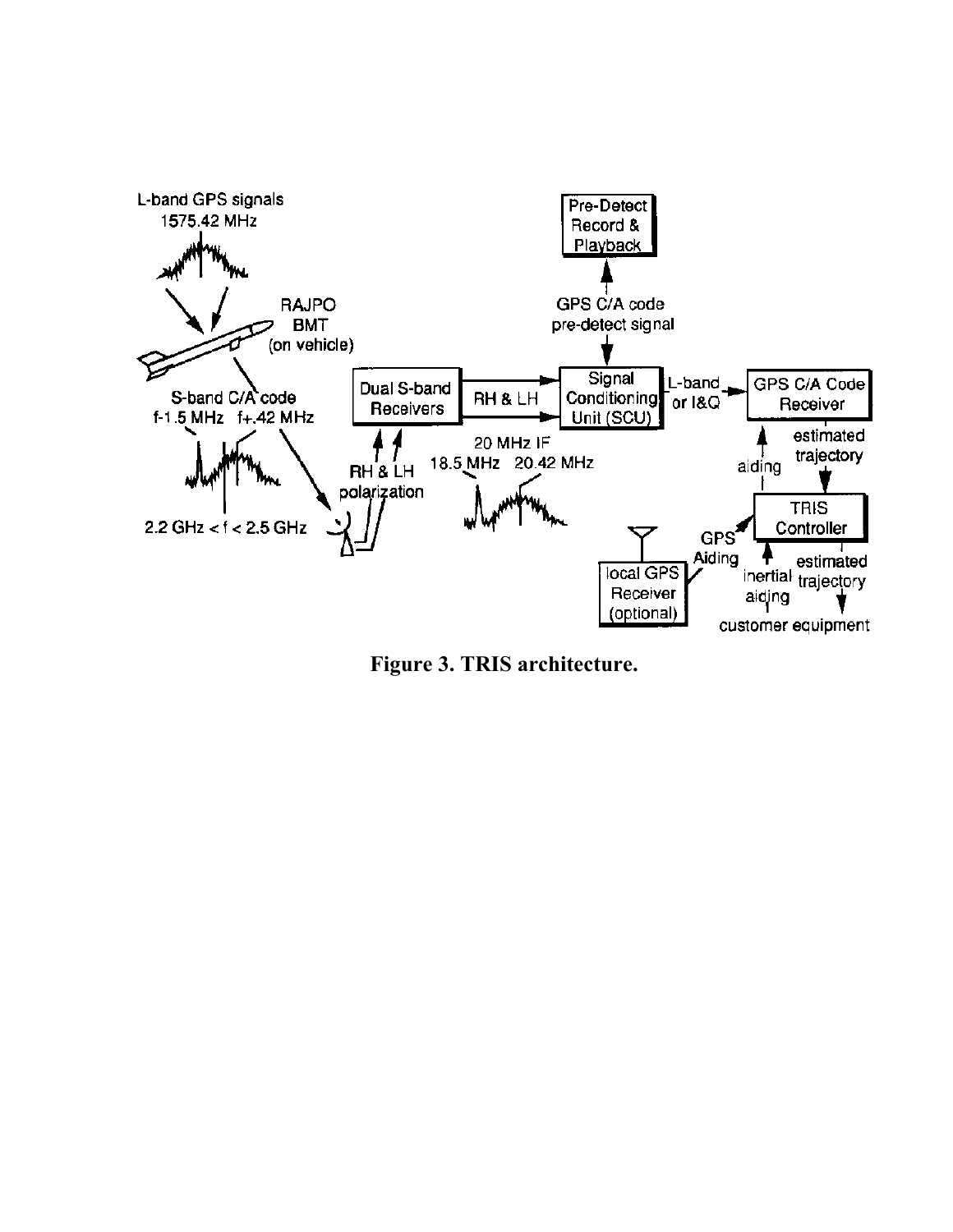

**Figure 4. Multiple TRIS Receive Sites**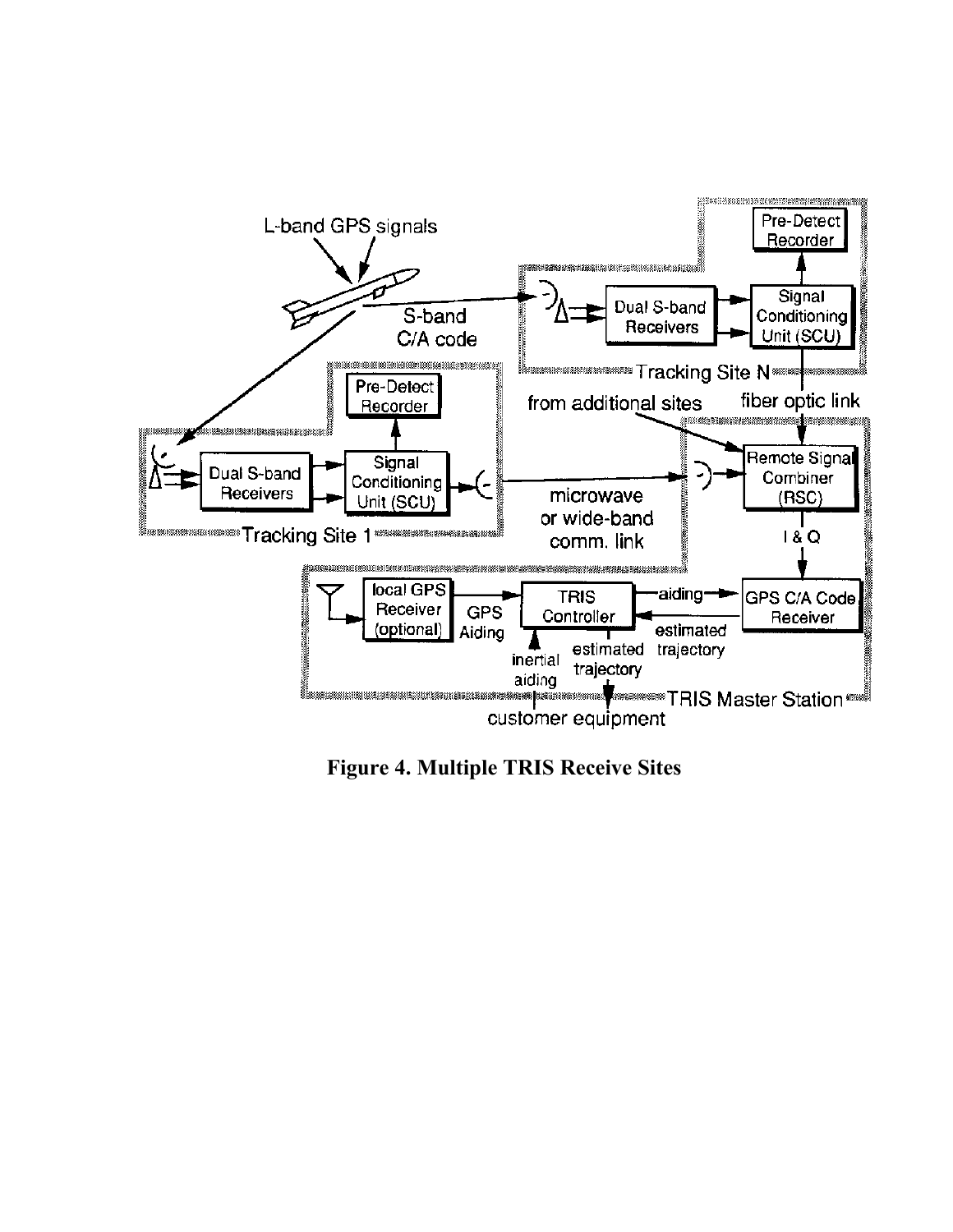

**Figure 5. TRIS Phase I Prototype**



**Figure 6. TRIS Phase I hardware prototype results.**